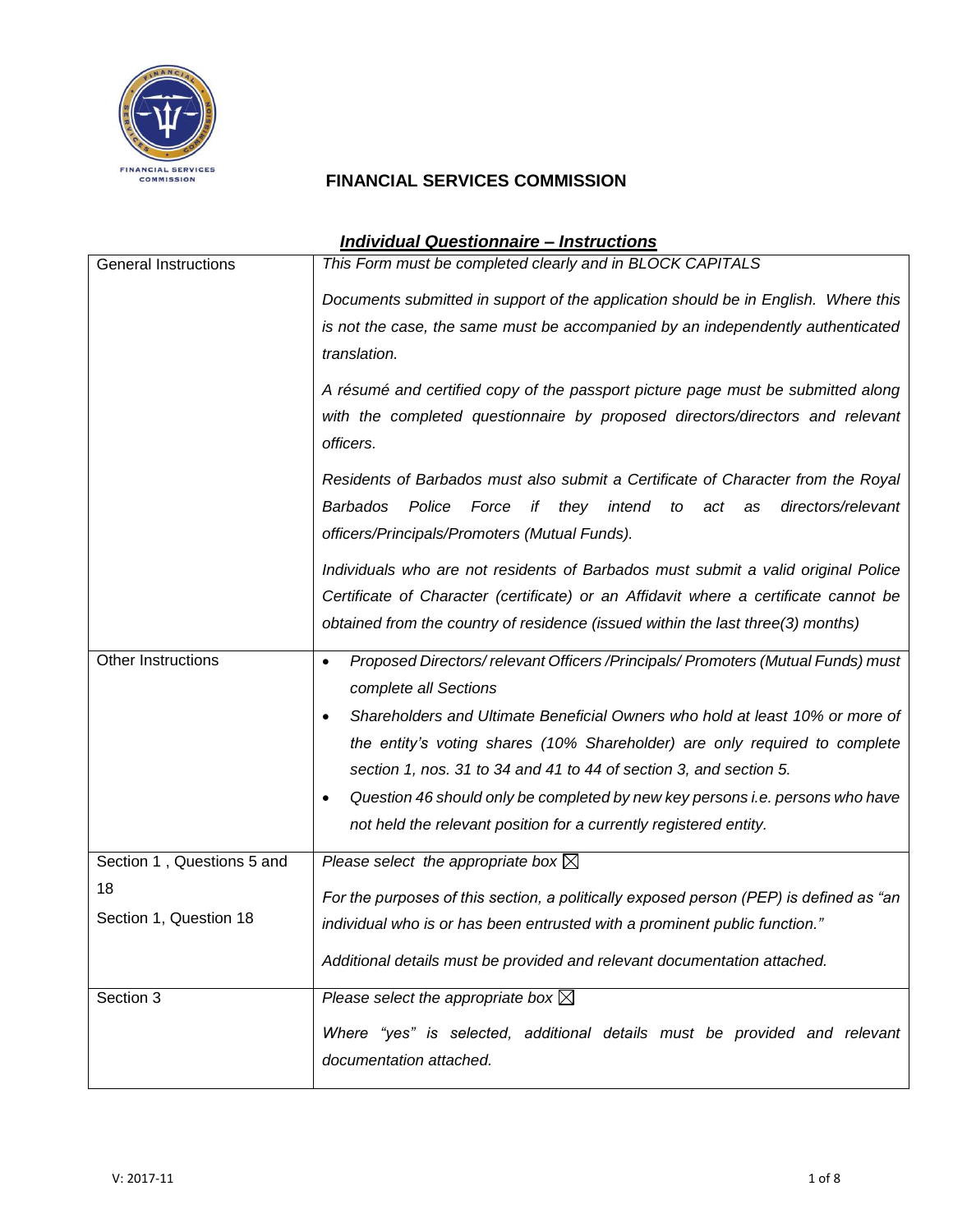

*Individual Questionnaire*

### **SECTION 1 - PERSONAL DETAILS**

1. NAME OF PROPOSING ENTITY:

## 2. INDICATE WHETHER YOU ARE A DIRECTOR, PRINCIPAL, OFFICER, SHAREHOLDER, OR ULTIMATE BENEFICIAL OWNER OF THE PROPOSING ENTITY

### 3. STATE FULL NAME (INCLUDING TITLE):

#### 4. MAIDEN NAME (IF APPLICABLE)

5. HAS NAME BEEN CHANGED OTHER THAN BY MARRIAGE  $\Box$  YES  $\Box$  NO

IF YES, PLEASE STATE DATE OF CHANGE AND PREVIOUS NAME:

#### 6. REASON FOR CHANGE OF NAME: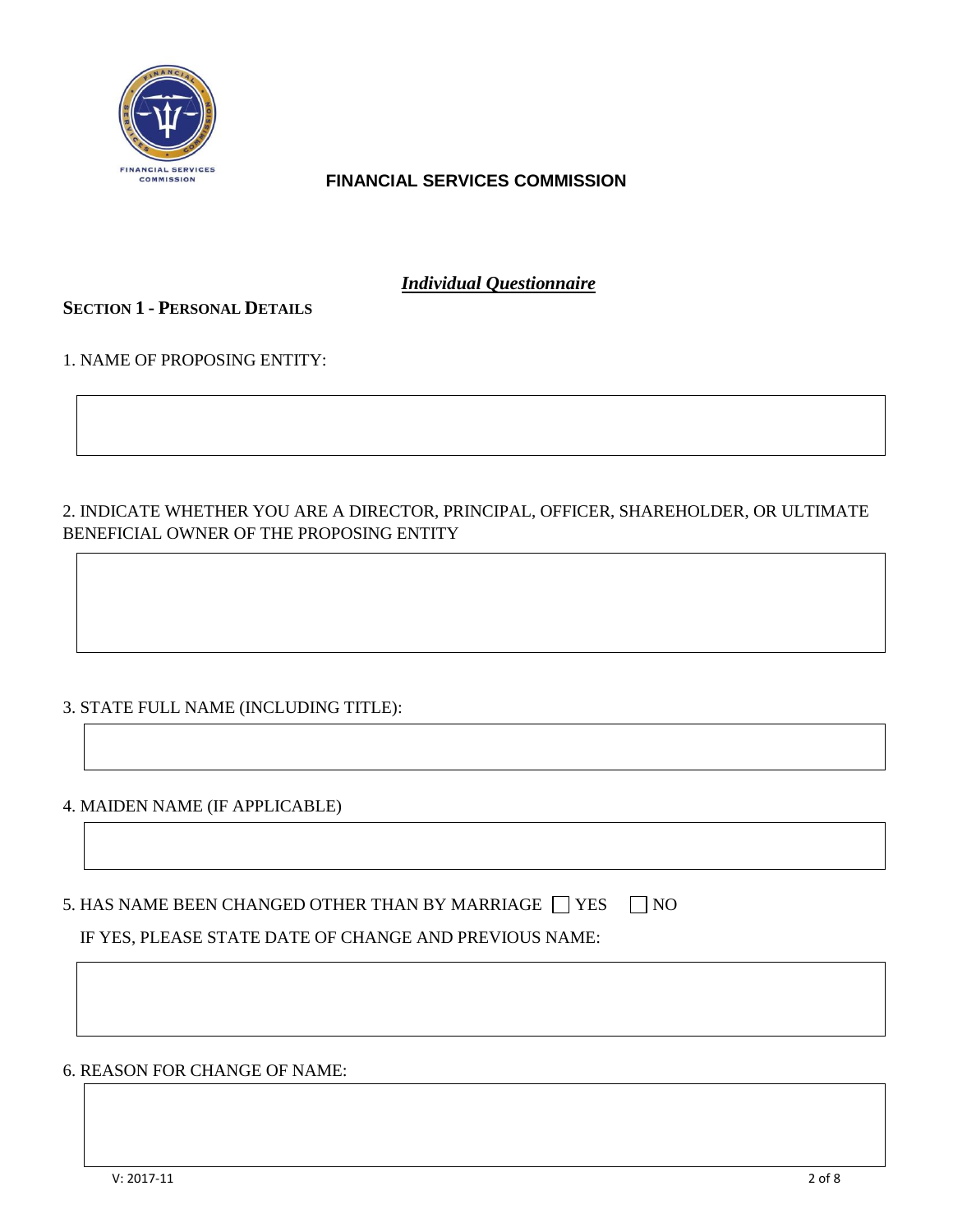

#### 7. PRIMARY ADDRESS:

#### 8. MAILING ADDRESS (IF DIFFERENT FROM PRIMARY ADDRESS)

9. DATE OF BIRTH (DD/MM/YEAR):

#### 10. PLACE AND COUNTRY OF BIRTH:

11. NATIONALITY

12. PASSPORT NUMBER

13. ISSUING COUNTRY

14. DATE ISSUED (DD/MM/YEAR):

15. EXPIRATION DATE

#### 16. NUMBER AND TYPE OF SECOND PIECE OF IDENTIFICATION:

#### 17. CONTACT TELEPHONE NUMBERS: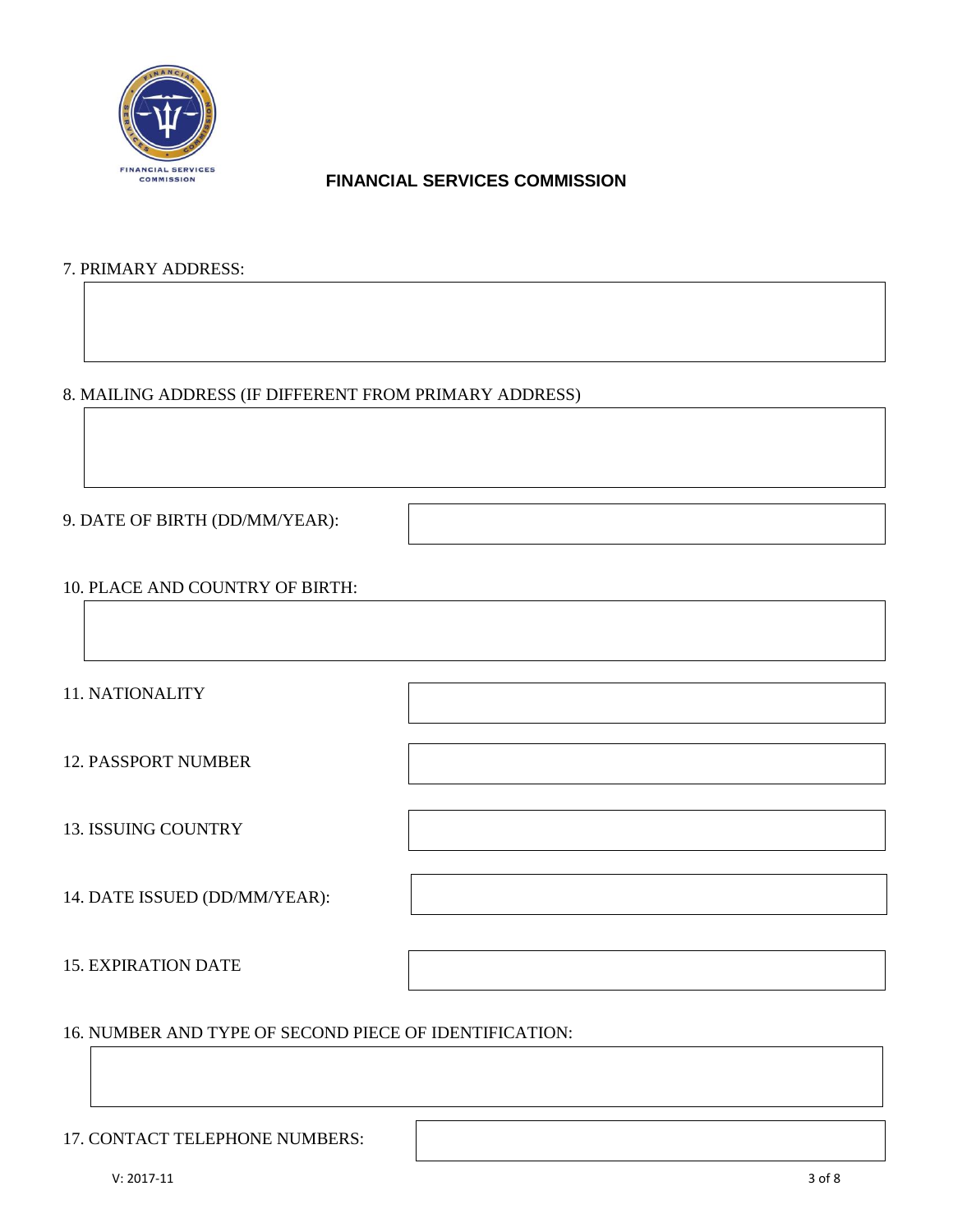

# 18. ARE YOU A POLITICALLY EXPOSED PERSON? IF YES, PROVIDE DETAILS:  $\Box$  YES  $\Box$  NO

#### IF YES, PROVIDE DETAILS

# **SECTION 2 - PROFESSIONAL AND OTHER RELEVANT EXPERIENCE** (during the last 10 years) or detailed resume:

| <b>19. NAME OF EMPLOYER</b>     |  |
|---------------------------------|--|
| <b>20. EMPLOYER'S ADDRESS</b>   |  |
| 21. PRINCIPAL ACTIVITY OF       |  |
| <b>ENTITY</b>                   |  |
| <b>22. REASON FOR LEAVING</b>   |  |
| (IF APPLICABLE)                 |  |
|                                 |  |
| 23. ANY OTHER RELEVANT          |  |
| <b>EMPLOYMENT OR EXPERIENCE</b> |  |
| (outside of ten $(10)$ years)   |  |

#### **SECTION 3 - REPUTATION AND CHARACTER** *(during the last 10 years)*

| 24. A person is required to be honest, ethical, act with integrity and be financially sound.<br>In this regard, do you have any information to disclose regarding a material issue or do you have<br>any concerns about your ability to perform the relevant function?                  | $\Box$ YES $\Box$ NO |
|-----------------------------------------------------------------------------------------------------------------------------------------------------------------------------------------------------------------------------------------------------------------------------------------|----------------------|
| 25. Have you ever, in any jurisdiction, been refused, prohibited, restricted or suspended from the<br>right to carry on any trade, business or profession for which a specific licence, registration or<br>other authorisation is required in that jurisdiction?                        | $YES \cap NO$        |
| 26. Have you been the subject of any complaint to the Financial Services Commission or any<br>equivalent body (made reasonably and in good faith) relating to activities regulated by the<br>Financial Services Commission or regulated by an equivalent authority in any jurisdiction? | $\Box$ YES $\Box$ NO |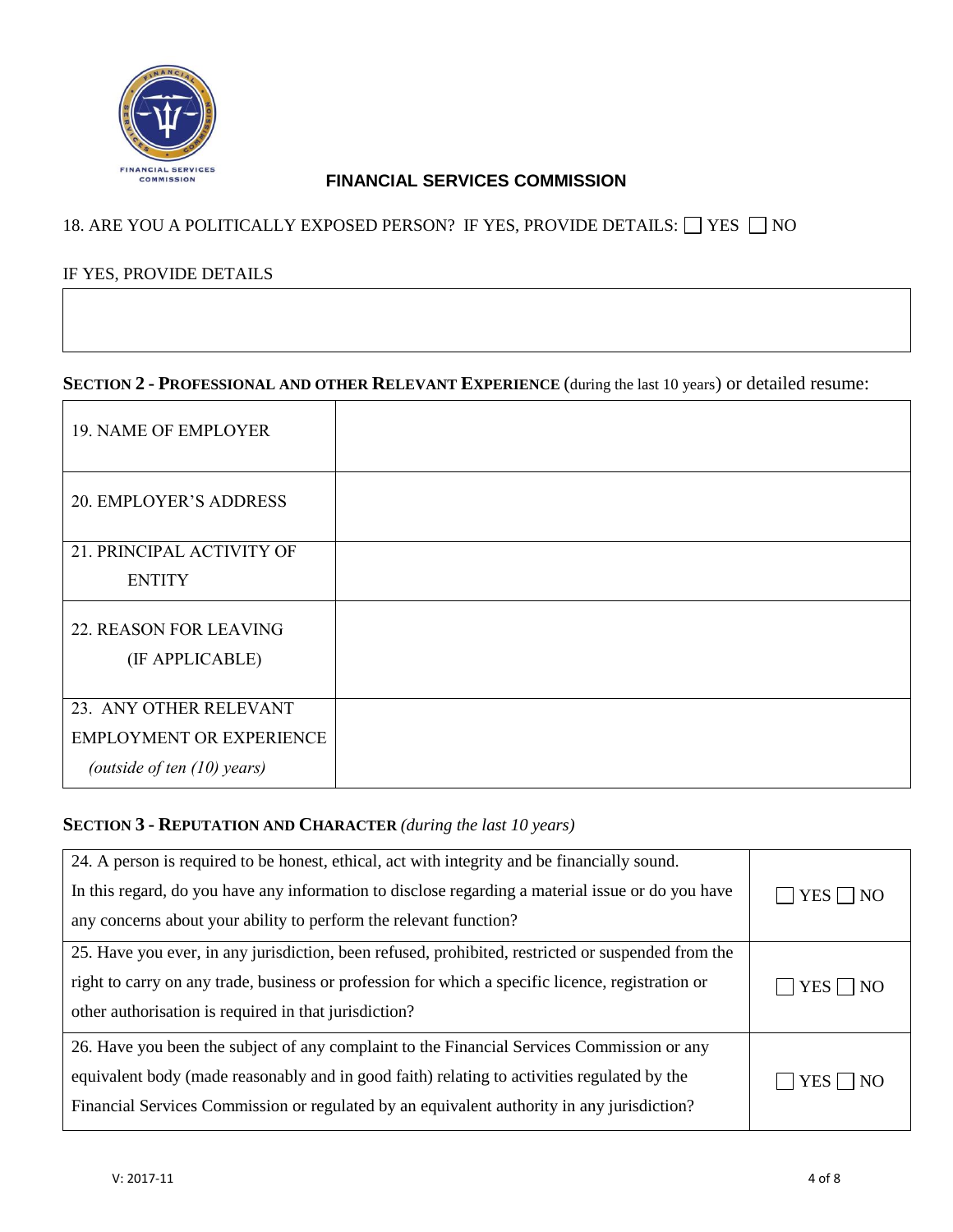

| 27. Are you or have you been, in any jurisdiction, subject to any disciplinary proceedings, issued<br>with a warning, reprimand or other administrative sanction or equivalent measure by any<br>regulatory authority, clearing house, professional body or agency?                                                            | $YES \Box NO$                |
|--------------------------------------------------------------------------------------------------------------------------------------------------------------------------------------------------------------------------------------------------------------------------------------------------------------------------------|------------------------------|
| 28. Have you ever, in any jurisdiction, been dismissed or asked to resign and resigned from any<br>profession, vocation, office or employment, or from any position of trust or fiduciary<br>appointment, whether or not remunerated?                                                                                          | $YES \Box NO$                |
| 29. Have you ever, in any jurisdiction, been a director of a company that was struck off the<br>Register of Companies by the Companies Registration Office (or equivalent elsewhere) other<br>than on a voluntary basis?                                                                                                       | $YES \Box NO$                |
| 30. Have you ever, in any jurisdiction, been disqualified or restricted from acting as a director or<br>from acting in any managerial capacity or in any capacity that required registration?                                                                                                                                  | YES <sup> </sup><br>- I NO   |
| 31. Have you ever, in any jurisdiction, been convicted of an offence, involving money<br>laundering, terrorist financing, fraud, misrepresentation, dishonesty, breach of trust, or an offence<br>which would be relevant to your ability to perform the relevant function?                                                    | <b>YES</b><br>$\overline{N}$ |
| 32. Have you ever, in any jurisdiction, had a civil finding, judgement or order made against you<br>in relation to proceedings involving money laundering, terrorist financing, fraud,<br>misrepresentation, dishonesty, breach of trust, or other matter which could affect your ability to<br>perform the relevant function? | YES <sup>[</sup><br> NO      |
| 33. Have you ever, in any jurisdiction, been the subject of any civil penalty enforcement action<br>taken by a regulatory or other authority under any law?                                                                                                                                                                    | YES                          |
| 34. Have you ever, in any jurisdiction, been convicted of a criminal offence or the subject of<br>unresolved criminal charges criminal convictions or charges pending against you?                                                                                                                                             | $YES \Box NO$                |
| 35. Have you, in any jurisdiction, defaulted on obligations to your clients or any obligation to<br>contribute to a compensation fund established for the protection of investors?                                                                                                                                             | <b>YES</b><br> NO            |
| 36. Have you ever been untruthful or provided false or misleading information to the Financial<br>Services Commission or equivalent authority/body or been uncooperative in any dealings with<br>the Financial Services Commission or equivalent authority/body?                                                               | $YES \tN0$                   |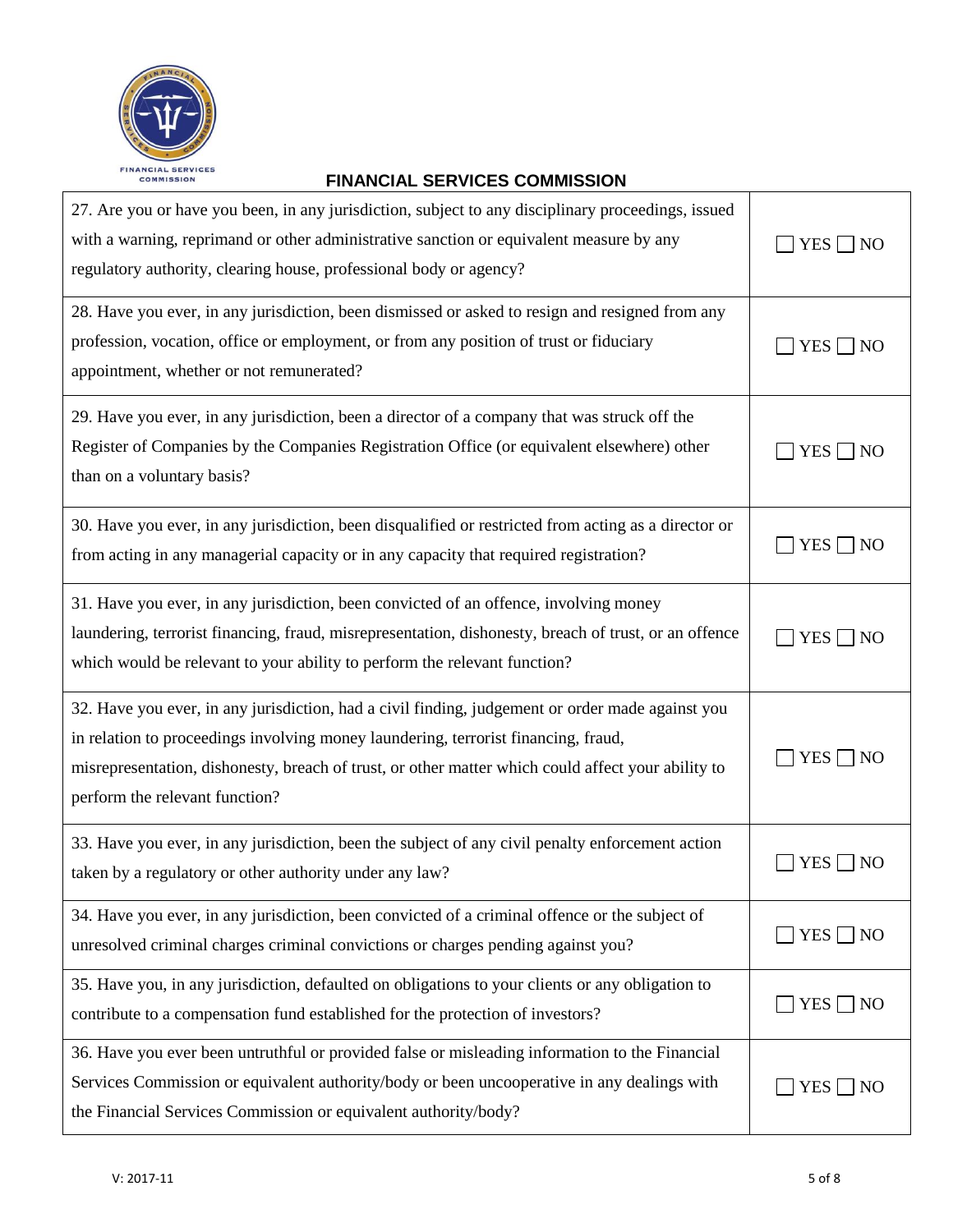

| 37. Have you ever, as a sole trader or director, or a partner of a legal entity, in any jurisdiction<br>been refused registration, authorisation, membership or has your licence been revoked, otherwise<br>than on a voluntary basis?                                                                     | $YES \Box NO$            |
|------------------------------------------------------------------------------------------------------------------------------------------------------------------------------------------------------------------------------------------------------------------------------------------------------------|--------------------------|
| 38. Have you been or are you being investigated, disciplined, censured or suspended by a<br>regulatory or professional body, a court or tribunal or any similar body, whether publicly or<br>privately, in any jurisdiction?                                                                               | $YES \nightharpoonup NO$ |
| 39. Has any business (or legal entity) where you held a position of responsibility or influence<br>been or is being investigated, disciplined, censured or suspended by a regulatory or professional<br>body, a court or tribunal or any similar body, whether publicly or privately, in any jurisdiction? | $YES \Box NO$            |
| 40. Have you ever, in any jurisdiction, been found by a regulatory or equivalent body to have<br>perpetrated or participated in any negligent, deceitful or otherwise discreditable business or<br>professional practice?                                                                                  | $YES \Box NO$            |
| 41. Have you ever defaulted upon payments due arising from a scheme of arrangement with your<br>creditors or made an assignment for the benefit of your creditors?                                                                                                                                         | $YES \Box NO$            |
| 42. Have you ever, in any jurisdiction, been subject to a judgement debt which is unsatisfied,<br>either in whole or in part?                                                                                                                                                                              | $YES \Box NO$            |
| 43. Were you ever, or are you currently the subject of a bankruptcy petition in any jurisdiction?                                                                                                                                                                                                          | $YES \Box NO$            |
| 44. Have you ever, in any jurisdiction, been adjudicated as bankrupt and the bankruptcy is<br>undischarged?                                                                                                                                                                                                | $YES \Box NO$            |
| 45. Have you ever, in any jurisdiction, been the director of an entity, which has been the subject<br>of insolvency? (i.e. non voluntary liquidation, receivership, examinership or administration)?                                                                                                       | YES  <br>NO              |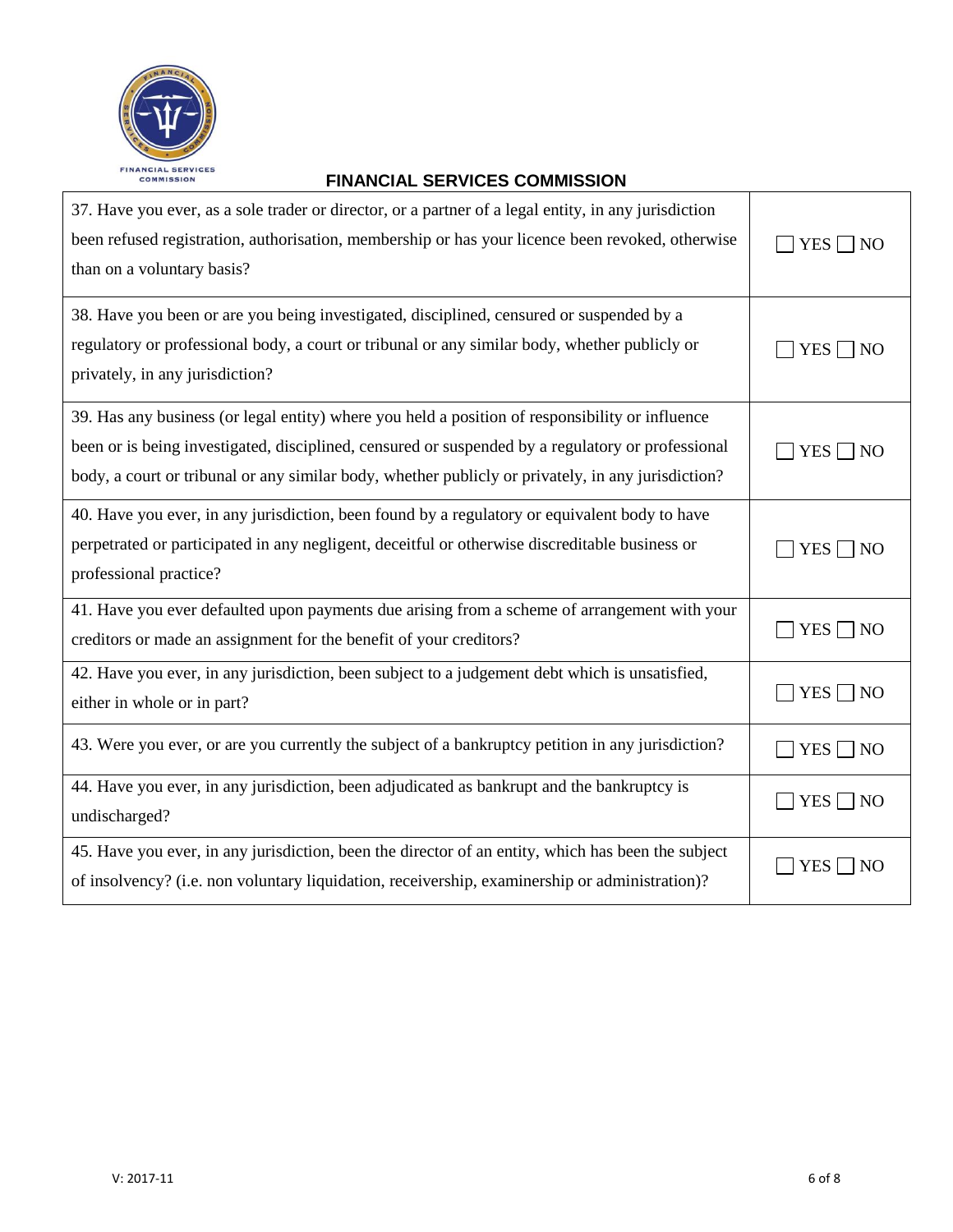

## **SECTION 4 - REGULATORY STANDING**

### **(See instructions on page 1 for further information on completing this section.)**

46. Please provide pertinent details regarding any financial services regulatory approvals which you have held within the last 5 years.